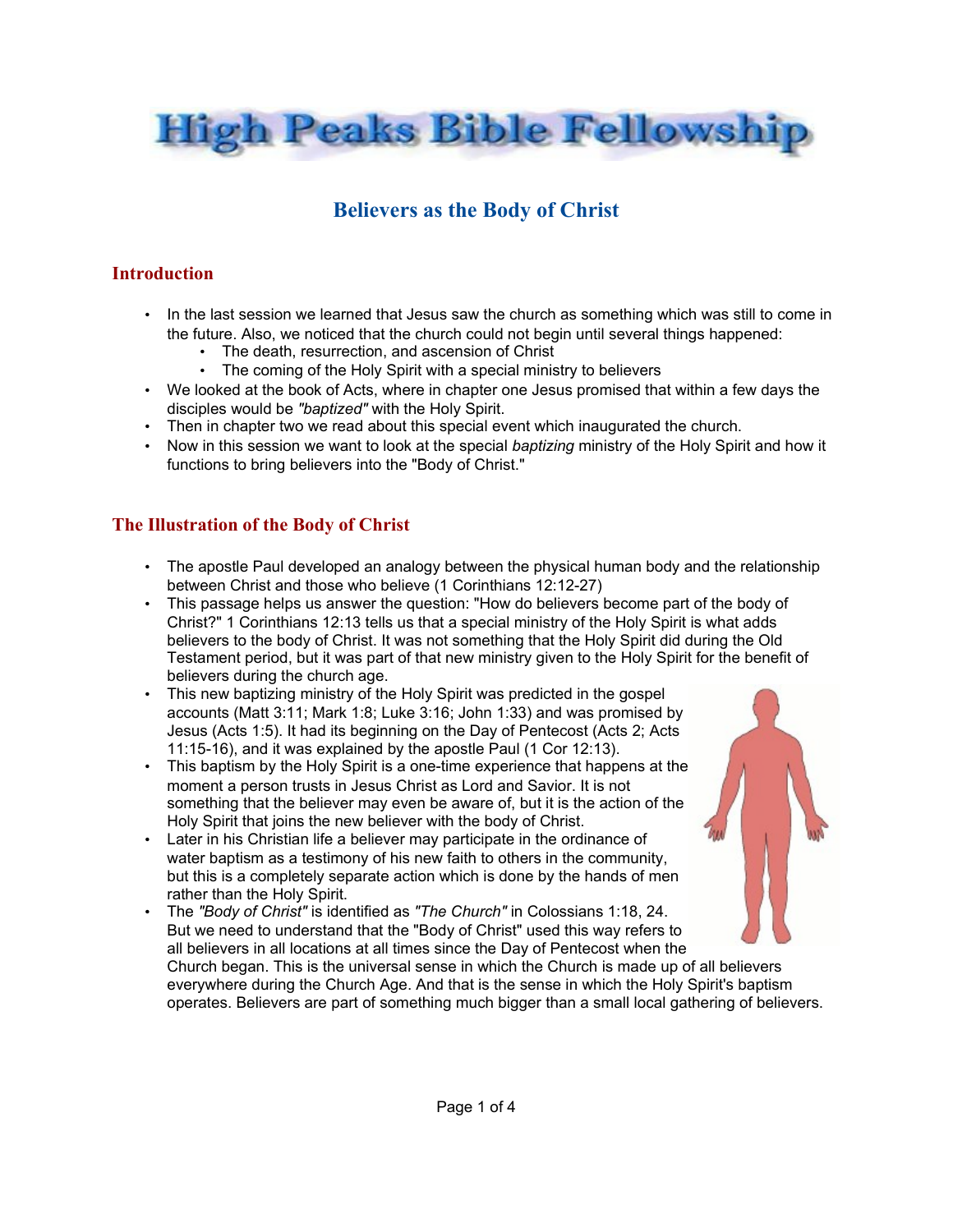### **The placement and gifting of the members of the body (1 Cor 12:7,11,18)**

- Notice that God is the one who is in control of which believers receive specific spiritual gifts for the functioning of the body as a whole. The body of Christ is a large body, spanning the globe as well as spanning a large time period since the Day of Pentecost.
- From this we can see that "membership" in the church is something that every Christian receives at the moment he believes. After that one-time experience, God then directs believers to use their Spirit-given gifts in different places and at different times, possibly within different local gatherings of believers.
- We need to keep in mind the distinction between the baptism of the Spirit and the ordinance of water baptism, as well as the distinction between membership in the Universal Church (the body of Christ) and association with a local gathering of believers in a local church. God will bring gifted believers together at times and places of His choosing.

| <b>Universal Sense</b>                | <b>Local Manifestation</b>                                           |
|---------------------------------------|----------------------------------------------------------------------|
| Baptizing ministry of the Holy Spirit | Ordinance of water baptism in a local church                         |
| "Membership" in the Church            | Association with a local gathering of believers in a local<br>church |

#### **The Responsibilities of a Believer**

### **The primary relationships in a believer's life (Matthew 22:37-39)**

- As we think about the responsibilities of the members of the body of Christ, it is helpful to look at the main relationships in every believer's life. These relationships were summed up by Jesus in Matthew 22:37-39.
- We have a duty to love God as well as to love other people around us, including believers as well as unbelievers.

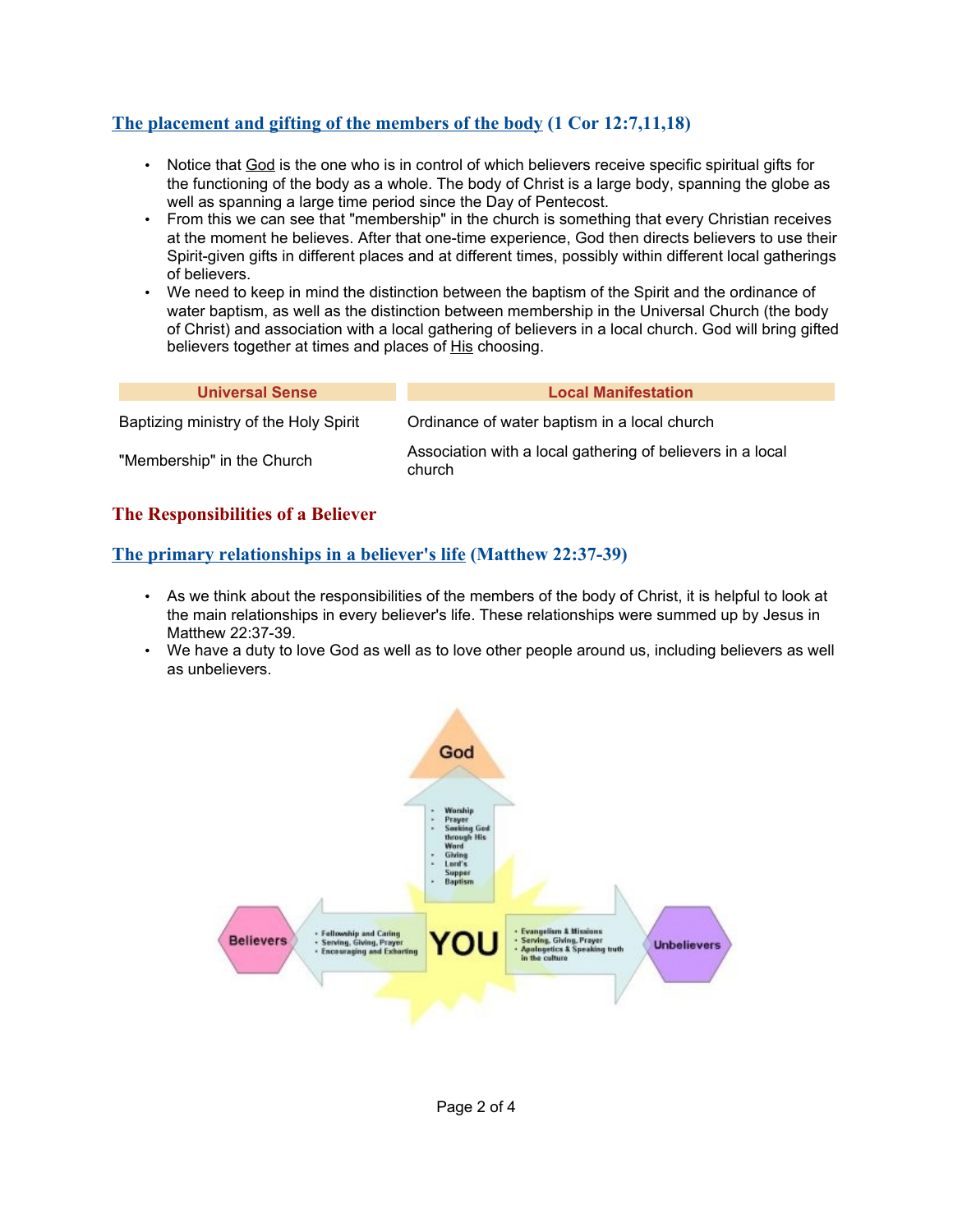## **A Believer's Responsibilities Toward God**

| <b>Duty</b>                 | <b>Command</b>                                                                                            |
|-----------------------------|-----------------------------------------------------------------------------------------------------------|
| Worship                     | Romans 12:1; Philippians 3:3                                                                              |
| Pray                        | Acts 2:42; Romans 12:12; Philippians 4:6; Colossians 4:2; 1 Thess<br>5:17; 1 Peter 4:7                    |
| Seek God through His Word   | Acts 6:4; Ephesians 6:17; Colossians 3:16; Titus 1:9; Hebrews 4:12,<br>13:7; James 1:22-23; 1 Peter 2:1-3 |
| Give thankfully             | Romans 12:8; 2 Corinthians 9:7; Philippians 4:15-17                                                       |
| Celebrate the Lord's Supper | 1 Corinthians 11:23-27                                                                                    |
| Be baptized                 | Matthew 28:18-20; Acts 2:41, 16:15; 18:8                                                                  |

## **A Believer's Responsibilities Toward Other Believers**

| <b>Duty</b>             | <b>Command</b>                                                     |
|-------------------------|--------------------------------------------------------------------|
| Fellowship & Caring     | Romans 12:10, 13:8; Ephesians 4:2,32                               |
| Serving                 | Romans 12:7; Ephesians 4:12; 1 Peter 4:10                          |
| Giving                  | Romans 12:8; Philippians 4:15                                      |
| Prayer                  | 2 Corinthians 1:11; Ephesians 6:17-18                              |
| Encouraging & Exhorting | Ephesians 4:25; 1 Thessalonians 5:11; 1 Timothy 4:13; Hebrews 3:13 |